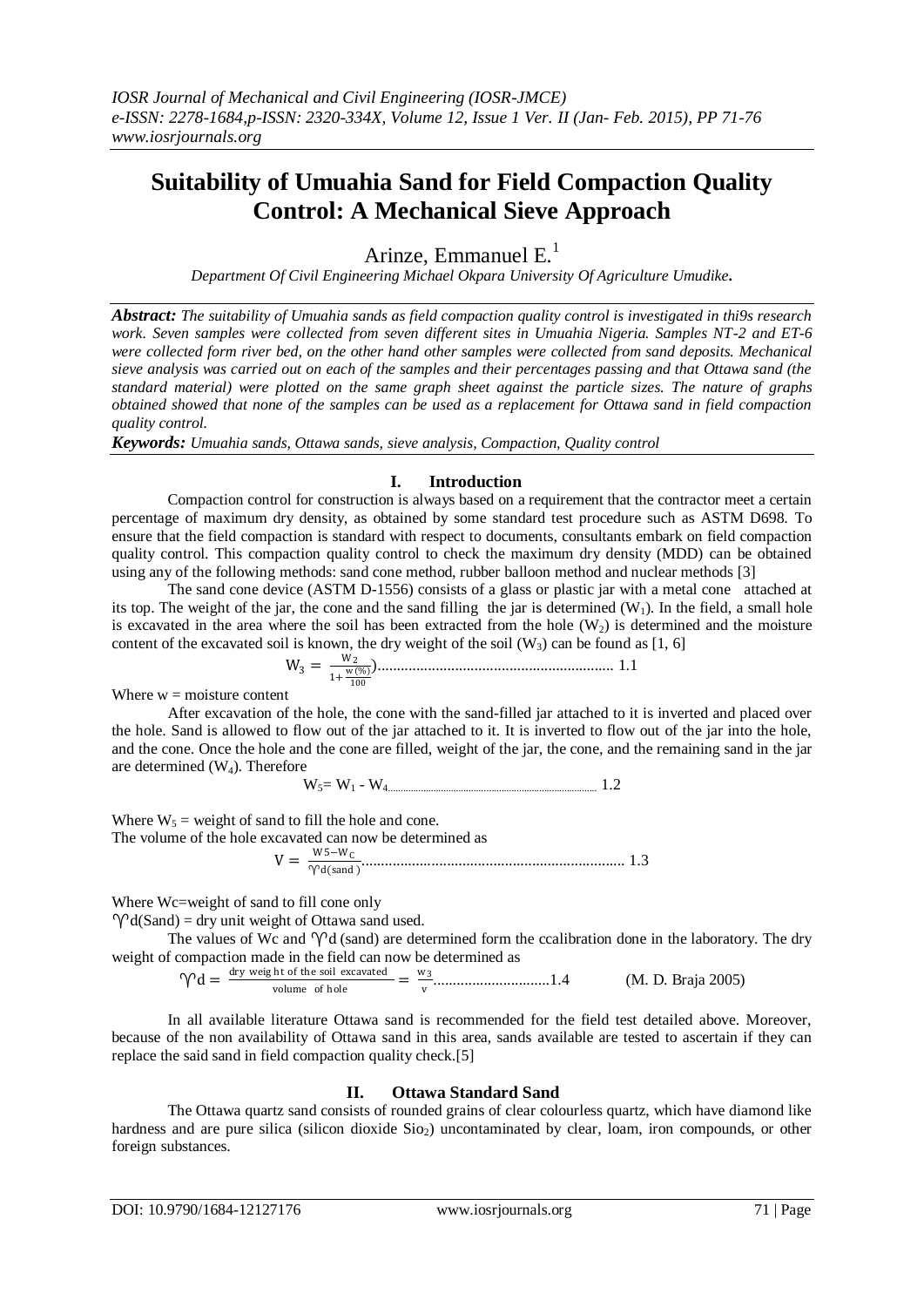It is a naturally occurring very homogenous, inorganic material formed because of geologic processes. This sediment has a definite chemical composition  $(Sio<sub>2</sub>)$  and ordered atomic arrangement in its mineral. The Ottawa sand should meet the grading requirements which are described in table 2.1 below

| Table 2.1 Graunig requirements of Ottawa sand. |                        |  |  |  |
|------------------------------------------------|------------------------|--|--|--|
| Square mesh size (mm)                          | Cumulative Passing (%) |  |  |  |
| 4.750                                          |                        |  |  |  |
| 2.000                                          |                        |  |  |  |
| 1.180                                          |                        |  |  |  |
| 0.600                                          | $96 - 100$             |  |  |  |
| 0.425                                          | $65 - 75$              |  |  |  |
| 0.150                                          | $20 - 30$              |  |  |  |
| 0.075                                          | $0 - 4$                |  |  |  |

**Table 2.1 Grading requirements of Ottawa sand.**

## **III. Materials And Methods**

The soil samples used for the test were collected from seven sites located at the central and Northern parts of Abia state, Nigeria. The sand samples for laboratory Investigation and field test were collected from Imo River (IR), Nkwoegwu town (NT), Ude mmiri (UM), Mfuru town (MT), Eme River (ER), Ecomurg Pit (EP) and Onu-Imo River (OR). These samples were taken from different locations of Umuahia and respectively designated by  $(IR-1)$ ,  $(NT-2)$   $(UM-3)$ ,  $(MT-4)$ ,  $(ER-5)$   $(EP-6)$ ,  $(OR-7)$  respectively.

The samples other than (NT-2) and (ET-6) were collected from the riverbed that crosses the town. Whereas the samples (NT-2) and (ET-6) where collected from natural sand deposits. [2].

A sieve analysis was carried out on each of the samples according to BS 1377: part 2 1990.[4]

The results obtained were plotted alongside the particle size analysis results of Ottawa sand in figures 3.1 -3.7 below.

|                                                     | $\mathbf{IV}_{\text{-}}$ | <b>Results And Discussion</b> |                |                       |  |  |
|-----------------------------------------------------|--------------------------|-------------------------------|----------------|-----------------------|--|--|
| Table 3.1 grain size analysis result of sample IR-1 |                          |                               |                |                       |  |  |
| Sieve size (mm)                                     | Weight retained          | Percentage                    | Percentage     | passing<br>Cumulative |  |  |
|                                                     | (g)                      | retained (%)                  | passing $(\%)$ | $(\% )$ – Ottawa sand |  |  |
| 4.750                                               | 12                       |                               | 97             |                       |  |  |
| 2.000                                               | 44                       |                               | 86             |                       |  |  |
| 1.180                                               | 77                       | 19.25                         | 66.75          |                       |  |  |
| 0.600                                               | 117                      | 29.25                         | 37.5           | 96-100                |  |  |
| 0.425                                               | 52                       | 13                            | 24.5           | 65-75                 |  |  |
| 0.150                                               | 91                       | 22.75                         | 1.75           | 20-30                 |  |  |
| 0.075                                               | 6                        | 1.50                          | 0.25           | $0 - 4$               |  |  |
| Pan                                                 |                          | 0.25                          |                |                       |  |  |

Pan | 1 0.25 | 0  $-$ 



**Fig 3.1** particle size distribution curve of sample IR-1 compared against Ottawa specification limit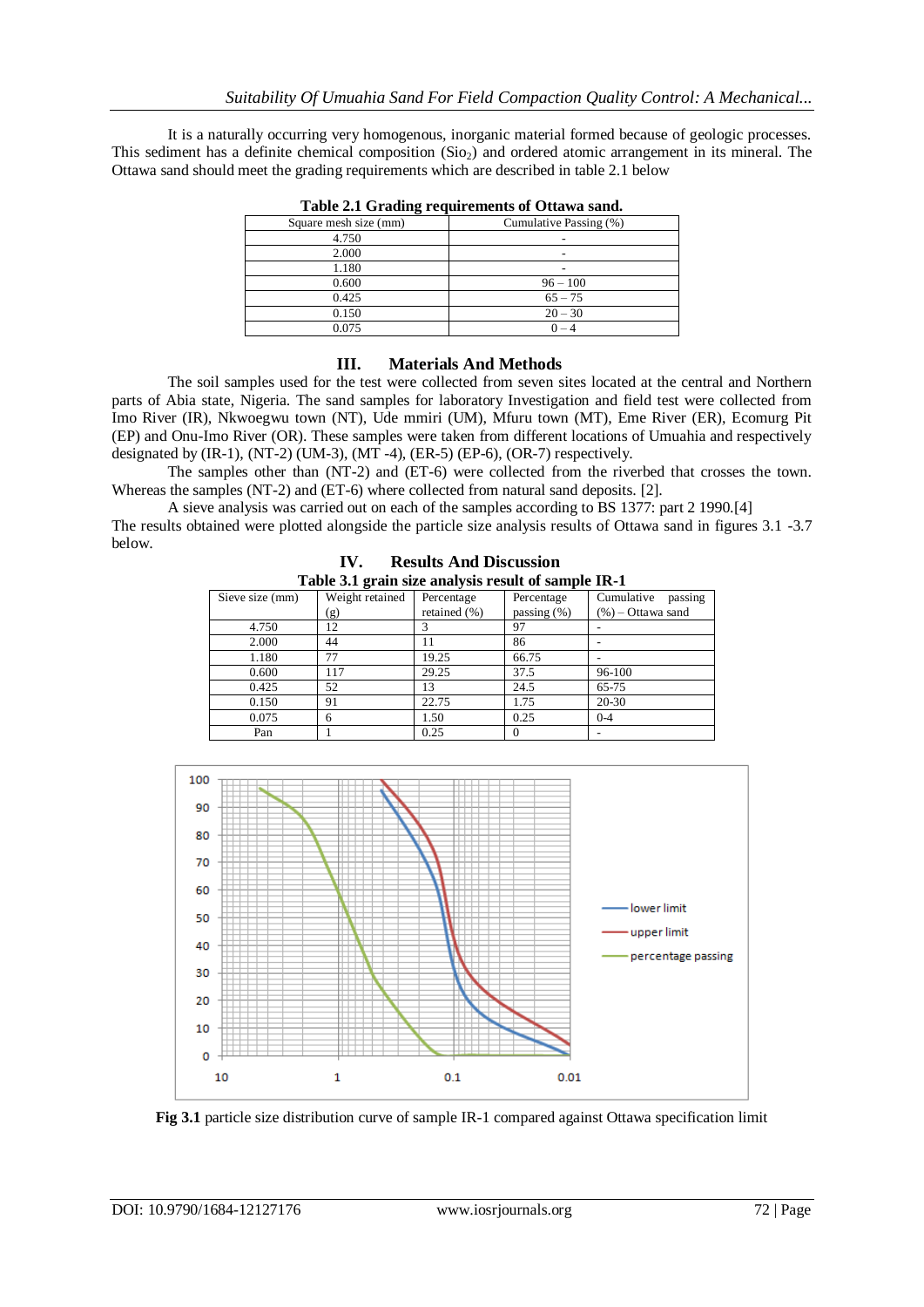| $2.00044$ $0.044$ $0.0004$ $0.0004$ $0.0004$ $0.0004$ $0.0004$ $0.0004$ |                 |              |                |                             |  |  |
|-------------------------------------------------------------------------|-----------------|--------------|----------------|-----------------------------|--|--|
| Sieve size (mm)                                                         | Weight retained | Percentage   | Percentage     | Cumulative passing $(\%)$ – |  |  |
|                                                                         | (g)             | retained (%) | passing $(\%)$ | Ottawa sand                 |  |  |
| 4.750                                                                   |                 | 0.25         | 99.75          |                             |  |  |
| 2.000                                                                   | 4               |              | 98.75          | $\overline{\phantom{a}}$    |  |  |
| 1.180                                                                   | 36              |              | 89.75          |                             |  |  |
| 0.600                                                                   | 174             | 43.5         | 46.25          | 96-100                      |  |  |
| 0.425                                                                   | 110             | 27.5         | 18.75          | 65-75                       |  |  |
| 0.150                                                                   | 69              | 17.25        | 1.50           | 20-30                       |  |  |
| 0.075                                                                   |                 | 1.25         | 0.25           | $0 - 4$                     |  |  |
| Pan                                                                     |                 | 0.25         |                |                             |  |  |

|  |  | Table 3.2 grain size analysis result of NT-2 |  |  |
|--|--|----------------------------------------------|--|--|
|  |  |                                              |  |  |



**Fig 3.2** particle size distribution curve of sample NT-2 compared against Ottawa specification limit

|                 | Lable 5.5 Grain size analysis result of sample Civi-5 |                  |                |                             |  |  |  |
|-----------------|-------------------------------------------------------|------------------|----------------|-----------------------------|--|--|--|
| Sieve size (mm) | Weight                                                | Percentage       | Percentage     | Cumulative passing $(\%)$ – |  |  |  |
|                 | retained $(g)$                                        | retained $(\% )$ | passing $(\%)$ | Ottawa sand                 |  |  |  |
| 4.750           | 13                                                    | 3.25             | 96.75          |                             |  |  |  |
| 2.000           | 18                                                    | 4.50             | 92.25          |                             |  |  |  |
| 1.180           | 25                                                    | 6.25             | 86             |                             |  |  |  |
| 0.600           | 76                                                    | 19               | 67             | 96-100                      |  |  |  |
| 0.425           | 74                                                    | 18.50            | 48.5           | 65-75                       |  |  |  |
| 0.150           | 185                                                   | 46.25            | 2.25           | 20-30                       |  |  |  |
| 0.075           | 8                                                     |                  | 0.25           | $0 - 4$                     |  |  |  |
| Pan             |                                                       | 0.25             |                |                             |  |  |  |

**Table 3.3 Grain size analysis result of sample UM-3**



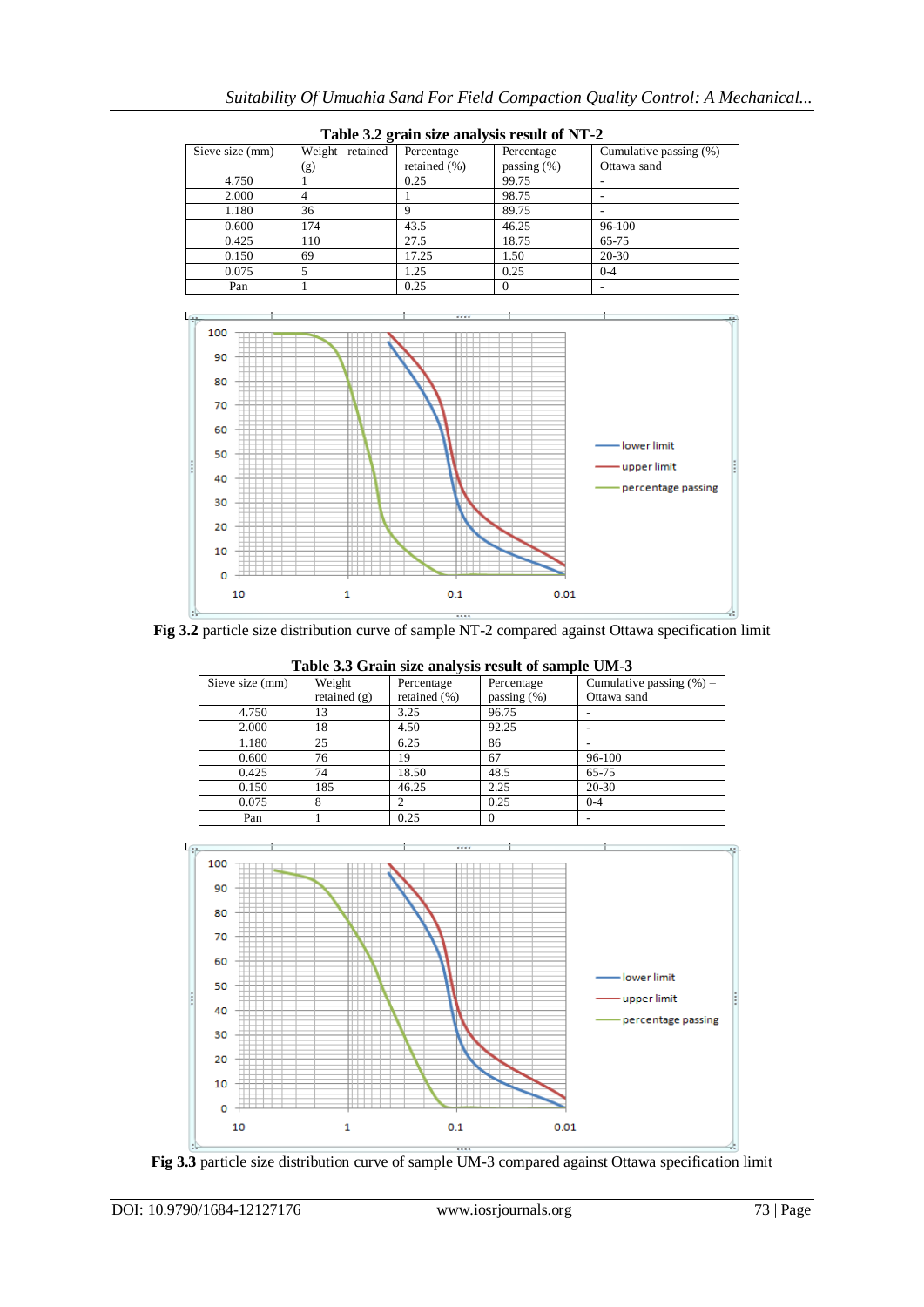| Tuble of Gruin analysis result in T |                 |                  |                    |                             |  |  |
|-------------------------------------|-----------------|------------------|--------------------|-----------------------------|--|--|
| Sieve size (mm)                     | Weight retained | Percentage       | Percentage passing | Cumulative passing $(\%)$ – |  |  |
|                                     | (g)             | retained $(\% )$ | (% )               | Ottawa sand                 |  |  |
| 4.750                               | 11              | 2.75             | 97.25              |                             |  |  |
| 2.000                               | 28              | 4.50             | 92.75              |                             |  |  |
| 1.180                               | 45              | 11.25            | 81.50              |                             |  |  |
| 0.600                               | 86              | 21.5             | 60.0               | 96-100                      |  |  |
| 0.425                               | 66              | 16.50            | 43.50              | 65-75                       |  |  |
| 0.150                               | 160             | 40               | 3.50               | $20 - 30$                   |  |  |
| 0.075                               | 13              | 3.25             | 0.25               | $0 - 4$                     |  |  |
| Pan                                 |                 | 0.25             | 0                  |                             |  |  |





**Fig 3.4** particle size distribution curve of sample MT-4 compared against Ottawa specification limit

|               | Twore one greate plus eller, plus repeat of periodic mark o |              |                |                        |  |  |  |
|---------------|-------------------------------------------------------------|--------------|----------------|------------------------|--|--|--|
| Sieve<br>size | Weight                                                      | Percentage   | Percentage     | Cumulative passing (%) |  |  |  |
| (mm)          | retained $(g)$                                              | retained (%) | passing $(\%)$ | - Ottawa sand          |  |  |  |
| 4.750         | 46                                                          | 11.50        | 88.50          |                        |  |  |  |
| 2.000         | 54                                                          | 13.50        | 75.00          |                        |  |  |  |
| 1.180         | 133                                                         | 33.25        | 41.75          |                        |  |  |  |
| 0.600         | 134                                                         | 33.50        | 8.25           | 96-100                 |  |  |  |
| 0.425         |                                                             | 1.75         | 6.5            | 65-75                  |  |  |  |
| 0.150         | 20                                                          |              | 6.5            | $20 - 30$              |  |  |  |
| 0.075         | 4                                                           |              | 0.5            | $0 - 4$                |  |  |  |
| Pan           |                                                             | 0.5          |                |                        |  |  |  |

**Table 3.5 grain size analysis result of sample ER-5**



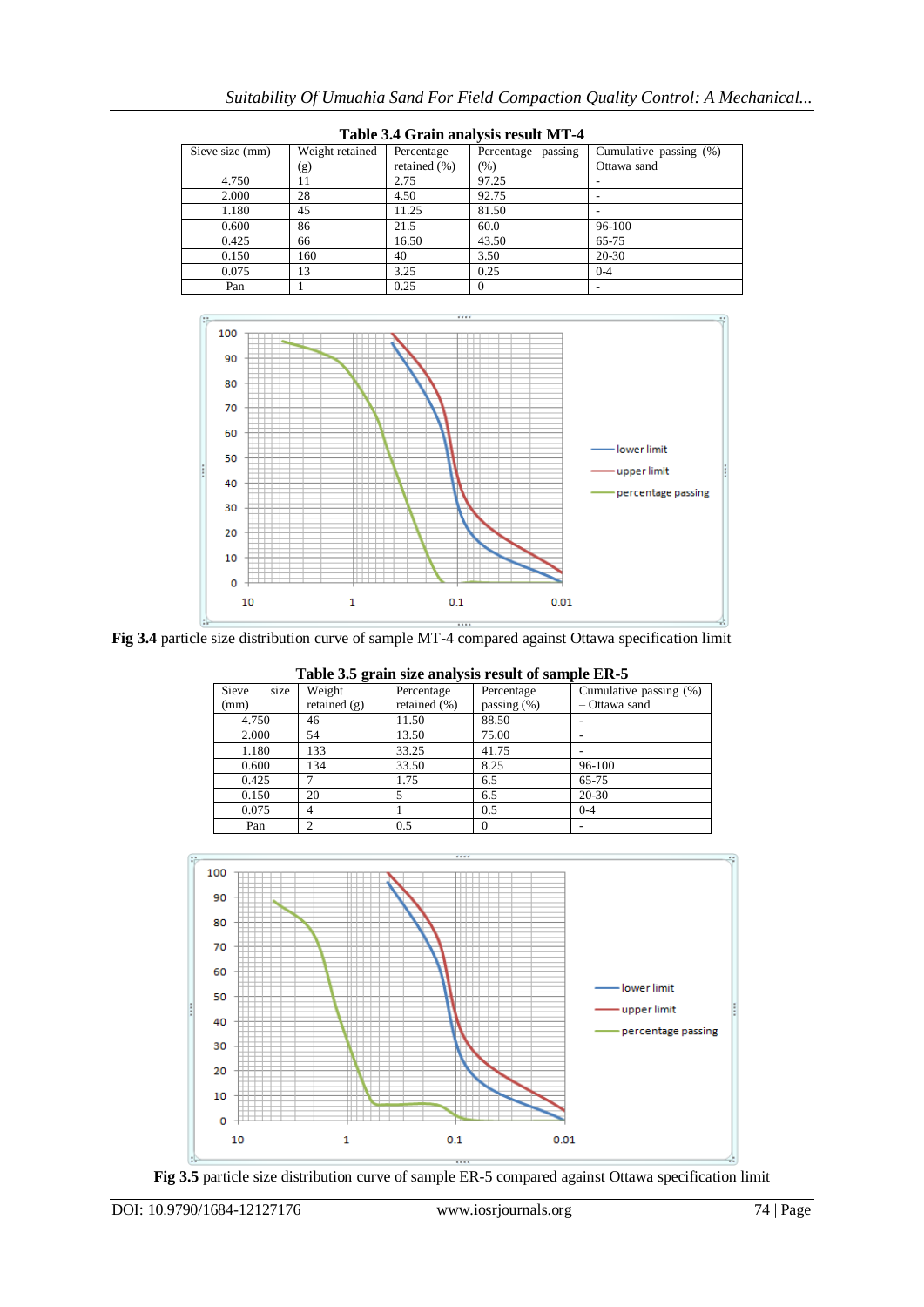| Table 5.0 Grain size analysis result of sample El -0 |                 |                 |                  |                |                             |  |
|------------------------------------------------------|-----------------|-----------------|------------------|----------------|-----------------------------|--|
|                                                      | Sieve size (mm) | Weight retained | Percentage       | Percentage     | Cumulative passing $(\%)$ – |  |
|                                                      |                 | (g)             | retained $(\% )$ | passing $(\%)$ | Ottawa sand                 |  |
|                                                      | 4.750           | 17              | 4.25             | 95.75          |                             |  |
|                                                      | 2.000           | 41              | 10.25            | 85.5           |                             |  |
|                                                      | 1.180           | 119             | 29.75            | 55.75          |                             |  |
|                                                      | 0.600           | 89              | 22.25            | 33.50          | 96-100                      |  |
|                                                      | 0.425           | 47              | 11.75            | 21.75          | 65-75                       |  |
|                                                      | 0.150           | 61              | 15.25            | 6.50           | 20-30                       |  |
|                                                      | 0.075           | 25              | 6.25             | 0.25           | $0 - 4$                     |  |
|                                                      | Pan             |                 | 0.25             |                |                             |  |



**Fig 3.6** particle size distribution curve of sample EP-6 compared against Ottawa specification limit

|                 | Table 3.7 Grain size analysis result of sample OR-7 |                            |                              |                                              |  |  |
|-----------------|-----------------------------------------------------|----------------------------|------------------------------|----------------------------------------------|--|--|
| Sieve size (mm) | Weight<br>retained                                  | Percentage<br>retained (%) | Percentage<br>passing $(\%)$ | (% )<br>Cumulative<br>passing<br>Ottawa sand |  |  |
|                 | (g)                                                 |                            |                              |                                              |  |  |
| 4.750           | 13                                                  | 3.25                       | 96.75                        |                                              |  |  |
| 2.000           | 22                                                  | 5.5                        | 91.25                        |                                              |  |  |
| 1.180           | 49                                                  | 12.25                      | 79                           |                                              |  |  |
| 0.600           | 118                                                 | 29.5                       | 49.5                         | 96-100                                       |  |  |
| 0.425           | 55                                                  | 13.75                      | 35.75                        | 65-75                                        |  |  |
| 0.150           | 119                                                 | 29.75                      | 6.00                         | $20 - 30$                                    |  |  |
| 0.075           | 22                                                  | 5.50                       | 0.50                         | $0 - 4$                                      |  |  |
| Pan             |                                                     | 0.50                       |                              |                                              |  |  |

**Table 3.7 Grain size analysis result of sample OR-7**